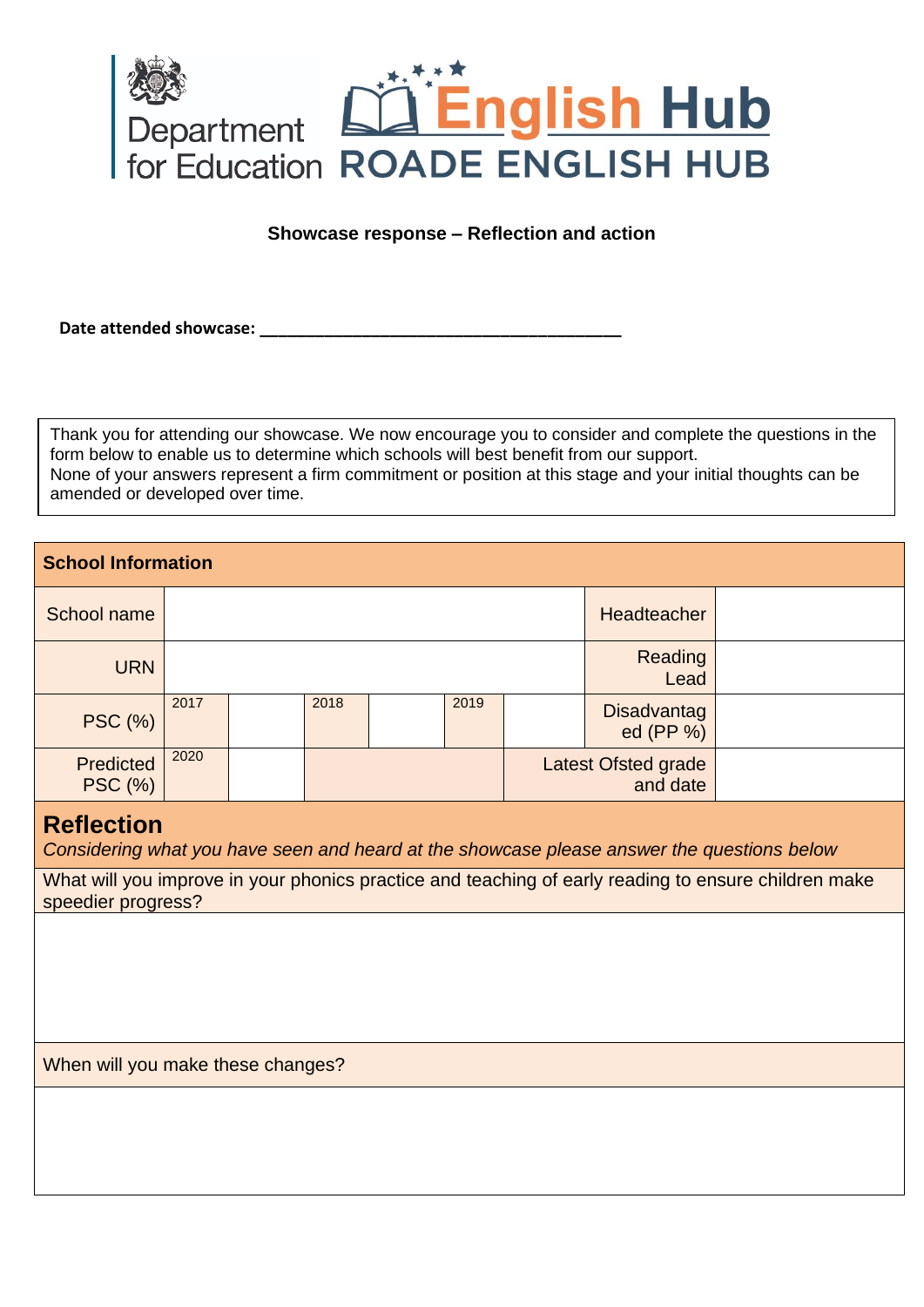

Are there any barriers to success?

Are there any other changes you would consider making to meet the aims of the English Hubs Programme?

*(Systematic Synthetic Phonics teaching, early language development; and encouraging a love of reading)*

## **Action**

*Considering the support available from the English Hubs Programme and the changes needed in your school please answer the questions below*

Are you interested in further support from the English Hubs Programme? If so, what support?

| Receiving an<br>audit?                                                                    |  |  |
|-------------------------------------------------------------------------------------------|--|--|
| Becoming a                                                                                |  |  |
| Partner                                                                                   |  |  |
| School?                                                                                   |  |  |
| Do you think you might need new or additional resources to facilitate these improvements? |  |  |
| What sort of materials and training do you think you might need?                          |  |  |
|                                                                                           |  |  |
|                                                                                           |  |  |
|                                                                                           |  |  |
|                                                                                           |  |  |
|                                                                                           |  |  |
|                                                                                           |  |  |
|                                                                                           |  |  |

Regardless of whether you need further support from the English Hubs Programme, what steps will you take back to your school to improve your early reading practice and ensure children make speedier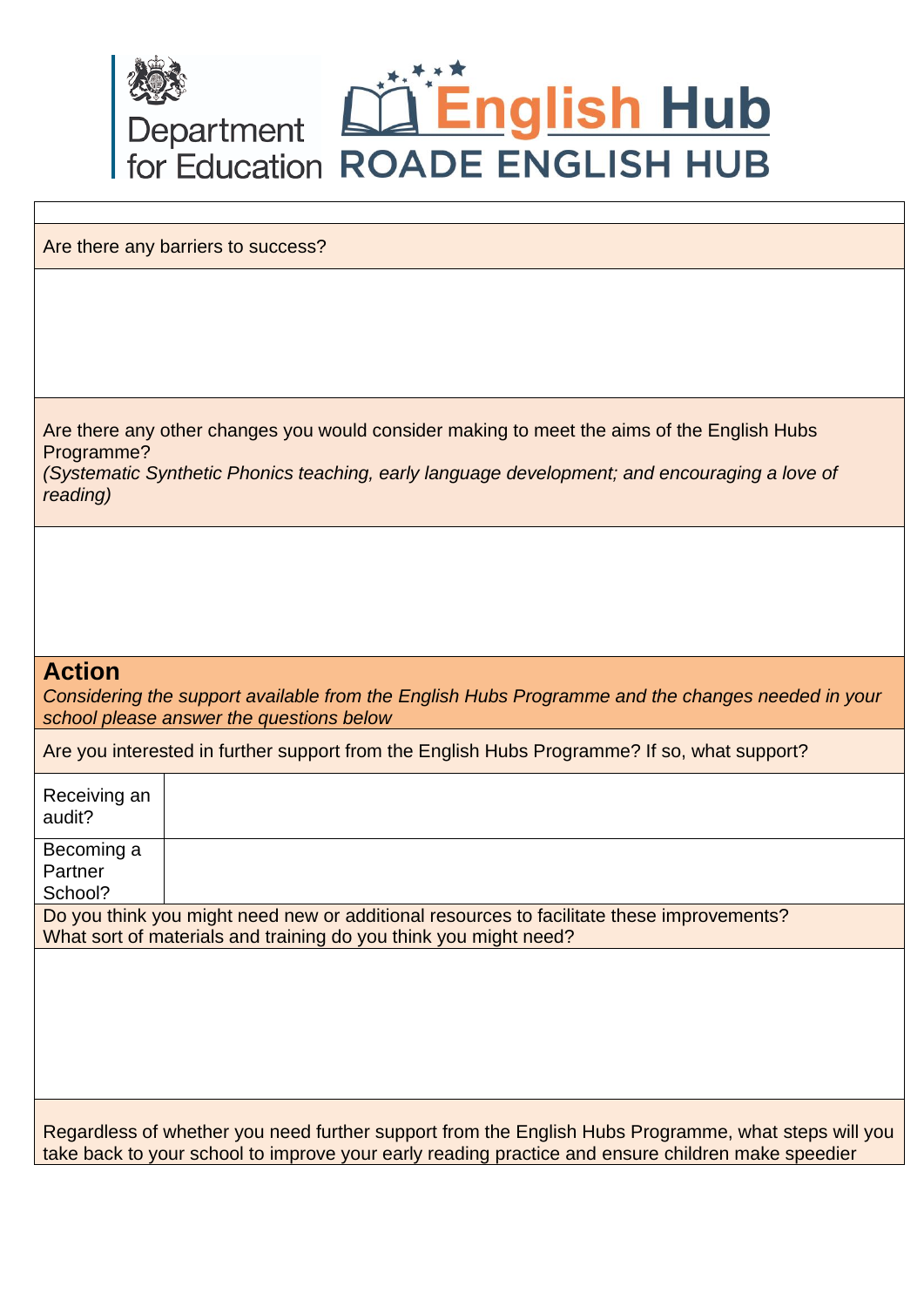

| progress?                                           |  |
|-----------------------------------------------------|--|
| Step 1                                              |  |
| Step 2                                              |  |
| Step 3                                              |  |
| Contact details (primary contact for any follow-up) |  |
| Email                                               |  |
| <b>Telephone</b><br>number                          |  |